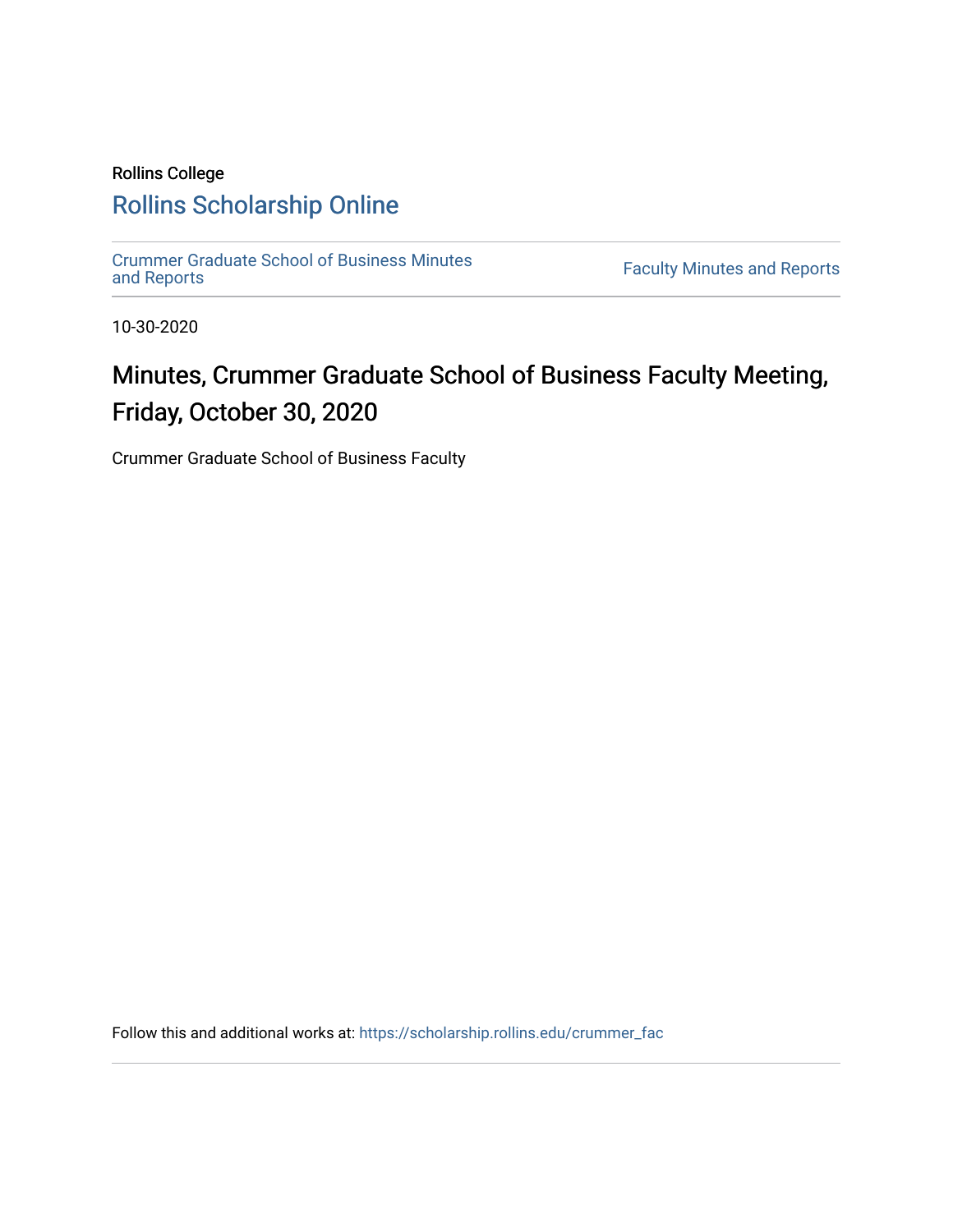### **Roy E. Crummer Graduate School of Business Crummer Faculty Meeting Minutes**

October 30, 2020 10am – 11:30am

**Attendance**: Misty Loughry, Kim Jentsch, Greg Marshall, Mark Johnston, Tracy Kizer, Ginger Killian, Keenan Yoho, Henrique Correa, Nana Amoah, Kyle Meyer, Dan Biller, Koray Simsek, Brian Walkup, Halil Kiymaz, Mary Conway Dato-on, Jim Johnson, Bill Grimm, Pete McAlindon, Bill Sseyfried, Mike Kazazis, Deborah Crown, Tracy Perry, Keith Whittingham

#### **Approval of Minutes -** Minutes approved

#### **Dean Crown's Update**

- Three board meetings this week: BOO, CLD and Alumni Board
	- o Dean shared portions of the presentations that were shared with the boards including:
	- o Structure of Strategic Goals/Plan and that it is driving our decisions
	- o Virtual and Blended Environment
	- $\circ$  Student panel at the BOO meeting spoke about their exceptional Crummer experience
	- o Video to be posted by Mike K. for faculty to watch, if they so choose
- Enrollment
	- o Retention rate 97% (compared to pre-Covid)/ average retention rate from other graduate business schools (early figures) are running in the low 80%
	- $\circ$  Anticipate that the P's for spring will be more challenged we are aggressively recruiting (we switched goal numbers for EA's and P's). Our enrollment trends are getting closer to the "elite"
- Preview Saturday went well
	- $\circ$  We did two sessions simultaneously; over 200% increase over last year's attendance.
	- o We are following up with attendees (as with those that did not attend)
- Innovation Triangle
	- $\circ$  Signed and celebrated two gifts, we are up over 200% in our giving this year
- Octoberfest Update
- Election Update we would like to be proactive and at be ready for any issues that may occur

# **Curriculum Committee Update - Koray Simsek**

- Assurance of Learning Task force Update provided
- Working on various programs; AOL Process Update and Next Steps

# **Leadership Skills Assessment - Misty Loughry**

• Part of AoL process